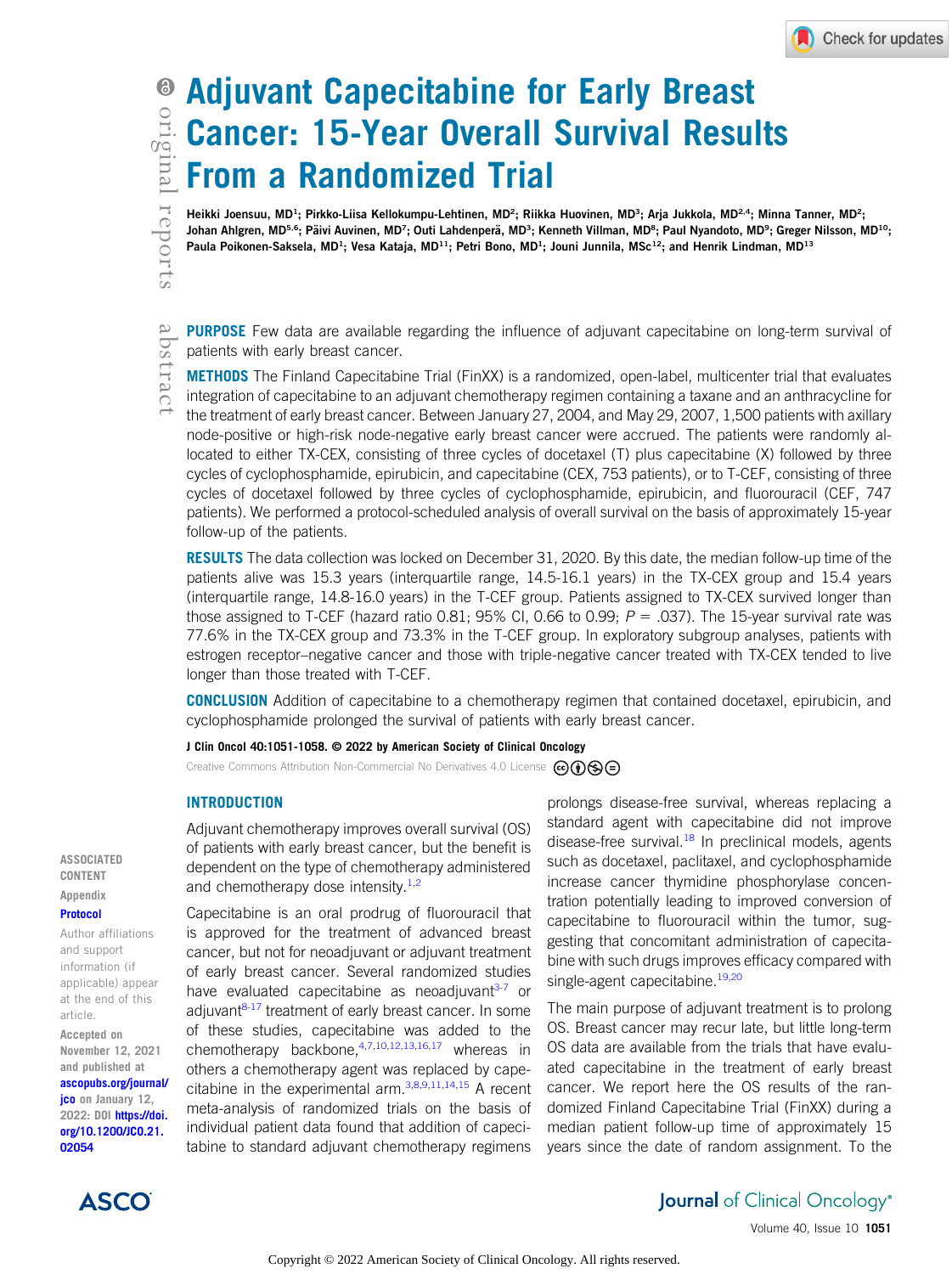## **CONTEXT**

## Key Objective

Adjuvant chemotherapy improves the survival of patients with early breast cancer. Capecitabine, an oral prodrug of fluorouracil, is approved for the treatment of advanced breast cancer, but not for adjuvant treatment. In some experimental models, docetaxel, paclitaxel, and cyclophosphamide upregulate thymidine phosphorylase, the key enzyme that converts capecitabine to fluorouracil within tumors. The randomized FinXX trial evaluated addition of capecitabine (X) to an adjuvant chemotherapy regimen consisting of docetaxel (T), followed by cyclophosphamide (C), epirubicin (E), and fluorouracil (F).

## Knowledge Generated

The capecitabine-containing regimen (docetaxel plus capecitabine-cyclophosphamide and epirubicin plus capecitabine) improved significantly overall survival compared with docetaxel-cyclophosphamide and epirubicin plus fluorouracil during a median patient follow-up time of approximately 15 years. The 15-year survival rate was 77.6% in the capecitabine group and 73.3% in the control group.

### Relevance

Patients with early breast cancer lived longer when adjuvant capecitabine was administered concomitantly with chemotherapy that included docetaxel and cyclophosphamide.

best of our knowledge, the current results are based on the longest follow-up time reported from the adjuvant or neo-

adjuvant capecitabine trials addressing breast cancer. The 15-year analysis of OS was scheduled in the FinXX Study Protocol (online only). The findings suggest that addition of capecitabine to a taxane-anthracycline chemotherapy backbone improves OS of the patients.

### **METHODS**

FinXX is a randomized, open-label, phase III, multicenter trial (ClinicalTrials.gov identifier: [NCT00114816\)](https://www.clinicaltrials.gov/ct2/show/NCT00114816). The patients were accrued from 20 study sites in Finland or Sweden between January 27, 2004, and May 29, 2007. The patients provided written informed consent before study entry. The study Protocol was approved by the institutional review boards.

The age of the patients was required to be from 18 to 65 years at the time of study entry. The patients had the WHO performance status  $<$  2 and the time interval between breast surgery and the date of random assignment  $\leq$  12 weeks. Invasive breast cancer was confirmed histologically. The axillary lymph nodes were required to contain cancer (pN-positive), or when cancer was nodenegative (pN0), tumor diameter had to be  $\geq$  20 mm and cancer progesterone receptor (PR) expression–negative (defined as  $<$  10% of cancer cell nuclei staining positively in immunohistochemistry). No distant metastases were allowed in the staging examinations, which consisted of a bone scan, computed tomography of the chest or chest x-ray, and computed tomography, magnetic resonance imaging, or ultrasound of the abdomen when  $>$  3 positive axillary nodes were present $21,22$  $21,22$ ; otherwise, staging was done according to the institutional guidelines. We excluded patients who did not have adequate renal, hepatic, or cardiac function and those who had received neoadjuvant therapy.<sup>23</sup>

The study participants were randomly assigned to capecitabine-containing investigational chemotherapy or to the control group in a 1:1 ratio. Random assignment was performed centrally using permutated blocks with a randomly varying block size with stratification by center, the axillary lymph node status ( $\leq$  3  $v$   $>$  3 positive nodes), and the tumor human epidermal growth factor receptor 2 (HER2) status (negative v positive; assessed by in situ hybridization or immunohistochemistry).<sup>[23](#page-7-2)</sup>

Patients assigned to the investigational treatment (the TX-CEX group) received six 3-week cycles of capecitabinecontaining chemotherapy. First, three cycles of docetaxel (T) plus capecitabine (X) was administered (TX) and, after this, three cycles of cyclophosphamide (C), epirubicin (E), and capecitabine (CEX). TX comprised 1-hour infusion of docetaxel 60 mg/m<sup>2</sup> on day 1 and oral capecitabine 900 mg/m<sup>2</sup> twice a day on days  $1-15$  of the 21-day cycle. CEX consisted of intravenous (IV) cyclophosphamide 600 mg/m<sup>2</sup> and IV epirubicin 75 mg/m<sup>2</sup> administered on day 1 and oral capecitabine 900 mg/m2 given twice a day on days 1 to 15 of the 3-week cycle. Patients assigned to the control group (the T-CEF group) also received six 3-week cycles of chemotherapy. First, three cycles of docetaxel (80 mg/m<sup>2</sup> as a 1-hour infusion on day 1 of every 3-week cycle) and, after this, three cycles of 3-weekly IV CEF (cyclophosphamide 600 mg/m<sup>2</sup>, epirubicin 75 mg/m<sup>2</sup>, and fluorouracil 600 mg/m<sup>2</sup>, all administered on day 1 of the cycle). Chemotherapy doses were modified on the basis of adverse events observed.<sup>[23](#page-7-2)</sup>

Adjuvant endocrine therapy was initiated within 2 months after completion of chemotherapy whenever cancer was estrogen receptor (ER)–positive or PR-positive. Patients considered premenopausal before starting chemotherapy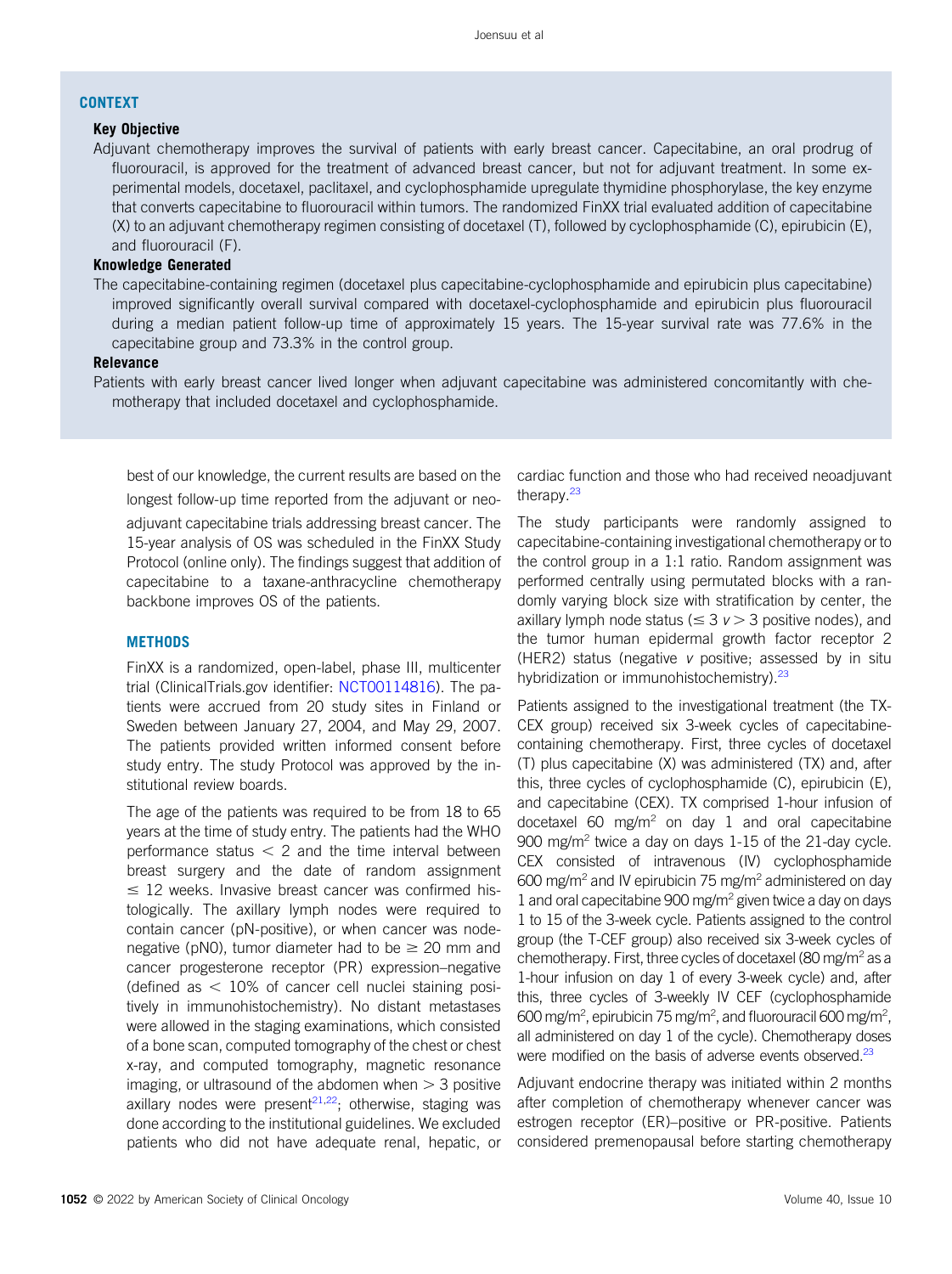were scheduled to receive oral tamoxifen 20 mg once daily and postmenopausal women oral anastrozole 1 mg once daily for 5 years. Radiotherapy was given after completion of chemotherapy according to each institution's practice.

Chemotherapy adverse effects were graded according to the National Cancer Institute Common Terminology Criteria for Adverse Events v3.0. $^{24}$  $^{24}$  $^{24}$  The trial safety results have been reported in the planned interim analysis of the trial<sup>[23](#page-7-2)</sup> and the final analysis of the trial.<sup>[25](#page-7-4)</sup>

Follow-up of the study participants was done as per institutional practice, except that the study Protocol mandated a follow-up visit at 1, 3, and 5 years after study entry. In general, the patients were not followed up at the study sites after the first 10 years since the date of random assignment. Therefore, the OS data were captured from a national registry for the Finnish study participants (Statistics Finland<sup>[26](#page-7-5)</sup>) and for the Swedish participants from the Swedish Population Register.<sup>[27](#page-7-6)</sup> At these registries, each study participant was identified using a unique personal code number (the social security code) that is given by legislation for each citizen living in Finland or Sweden.

OS, the time from the date of random assignment to death, was a secondary end point in the FinXX trial, but OS was the only survival end point to be assessed according to the study Protocol in the current analysis on long-term followup of the patients. Survival was analyzed on the basis of the intention-to-treat principle. The trial primary end point was recurrence-free survival (RFS), the time interval between the date of random assignment and detection of invasive breast cancer recurrence, or death when the patient died before recurrence. The trial was powered assuming that RFS improves from 83.0% to 88.5% after a median followup of 5 years, leading to a hazard ratio (HR) of  $0.65^{23}$  $0.65^{23}$  $0.65^{23}$ 

The exploratory subgroup analyses were defined in the statistical plan (approved on November 6, 2008) and in the study Protocol (amended on May 27, 2012) and were to be done for center, the number of positive axillary nodes  $(\leq 3$  v  $> 3)$ , cancer ER status (positive v negative), HER2 status (positive v negative), and biological subgroups defined by the steroid hormone receptor status and the HER2 status. Survival between groups was compared using the Kaplan-Meier life-table method and the log-rank test that gives equal weight to deaths at all time points and the Gehan-Breslow-Wilcoxon test that gives more weight to deaths at early time points. An unadjusted multivariable Cox proportional hazards model was used to compute the HRs and their 95% CIs with treatment, subgroups, and their interaction as fixed terms. The P values are two-sided and not adjusted for multiple testing. P values  $< .05$  were considered significant except for the interaction test, in which values  $<$  .10 were considered significant. Statistical analyses were performed with SAS for Windows (version 9.3; SAS Institute Inc, Cary, NC).

## RESULTS

### Patients and Treatments

A total of 1,500 patients from 20 study sites were accrued between January 27, 2004, and May 29, 2007, and randomly assigned to either the capecitabine arm (TX-CEX, 753 patients) or to the control arm (T-CEF, 747 patients). Five patients were excluded from the intention-to-treat population (two withdrew consent and three had overt distant metastases at the time of study entry; [Fig 1](#page-2-0)).

The characteristics of the remaining 1,495 patients and their cancers are provided in [Table 1.](#page-3-0) The median age at the time of study entry was 53 years (TX-CEX group, 52 years; T-CEF group, 53 years;  $P = .844$ ), and the median tumor diameter was 22 mm in both groups ( $P = .842$ ). Most ( $n = 1,142, 76.4\%$ ) patients had ER-positive cancer, and 282 (18.9%) had HER2-positive cancer.



<span id="page-2-0"></span>FIG 1. CONSORT diagram. CEF, cyclophosphamide and epirubicin plus fluorouracil; CEX, cyclophosphamide and epirubicin plus capecitabine; ITT, intention-to-treat patient population; T, docetaxel; TX, docetaxel plus capecitabine.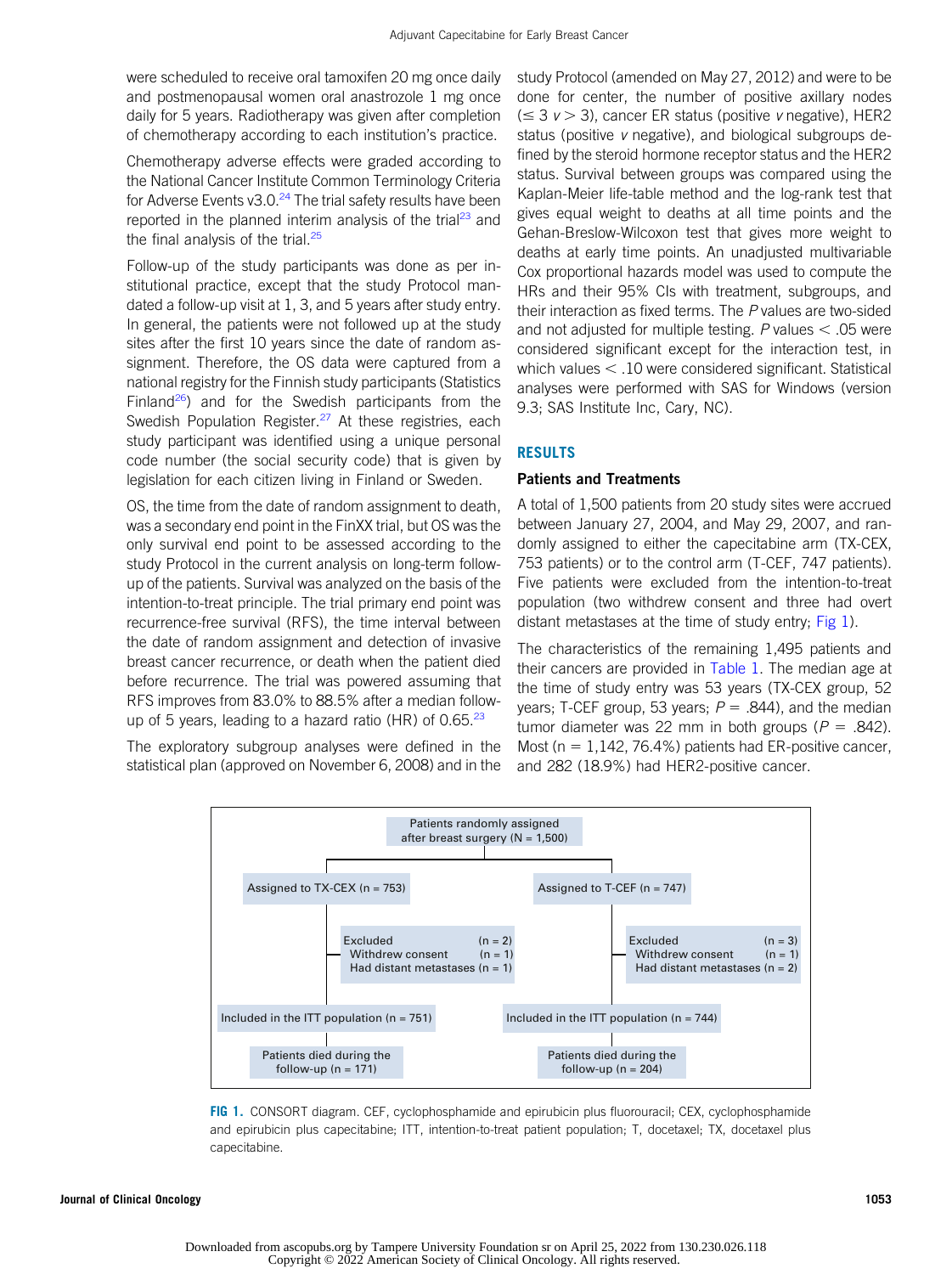<span id="page-3-0"></span>

| <b>TABLE 1.</b> Characteristics of the Patients and the Breast Tumors |
|-----------------------------------------------------------------------|
|-----------------------------------------------------------------------|

| <b>Characteristic</b>                            | TX-CEX<br>$(N = 751)$ ,<br>No. (%) | T-CEF<br>$(N = 744)$ ,<br>No. (%) |
|--------------------------------------------------|------------------------------------|-----------------------------------|
| WHO performance status                           |                                    |                                   |
| $\overline{O}$                                   | 661 (88.0)                         | 661 (88.8)                        |
| 1                                                | 90 (12.0)                          | 83 (11.2)                         |
| Breast tumor size category                       |                                    |                                   |
| pT1                                              | 314 (41.9)                         | 339 (45.6)                        |
| pT <sub>2</sub>                                  | 388 (51.8)                         | 349 (47.0)                        |
| pT3 or T4                                        | 47 (6.3)                           | 55 (7.4)                          |
| <b>NA</b>                                        | 2                                  | 1                                 |
| Axillary nodal status                            |                                    |                                   |
| pN <sub>0</sub>                                  | 86 (11.5)                          | 71 (9.5)                          |
| $pN+$                                            | 665 (88.5)                         | 673 (90.5)                        |
| Histological type                                |                                    |                                   |
| Ductal                                           | 569 (75.8)                         | 565 (75.9)                        |
| Lobular                                          | 136 (18.1)                         | 117 (15.7)                        |
| Others                                           | 46(6.1)                            | 62(8.3)                           |
| Histological grade                               |                                    |                                   |
| 1                                                | 86 (11.5)                          | 79 (10.7)                         |
| $\overline{c}$                                   | 362 (48.5)                         | 351 (47.4)                        |
| 3                                                | 298 (39.9)                         | 310 (41.9)                        |
| <b>NA</b>                                        | 5                                  | 4                                 |
| ER expression                                    |                                    |                                   |
| Positive                                         | 580 (77.2)                         | 562 (75.5)                        |
| Negative                                         | 171 (22.8)                         | 182 (24.5)                        |
| PR expression                                    |                                    |                                   |
| Positive                                         | 477 (63.5)                         | 454 (61.0)                        |
| Negative                                         | 274 (36.5)                         | 290 (39.0)                        |
| HER2 status                                      |                                    |                                   |
| Positive                                         | 145 (19.3)                         | 137 (18.4)                        |
| Negative                                         | 606 (80.7)                         | 607 (81.6)                        |
| Tumor biological group                           |                                    |                                   |
| ER-positive and/or PR-positive and HER2-negative | 512 (68.2)                         | 497 (66.8)                        |
| ER-positive and/or PR-positive and HER2-positive | 85 (11.3)                          | 77 (10.3)                         |
| ER-negative and/or PR-negative and HER2-positive | 61(8.1)                            | 61(8.2)                           |
| ER-negative and/or PR-negative and HER2-negative | 93 (12.4)                          | 109 (14.7)                        |

Abbreviations: CEF, cyclophosphamide and epirubicin plus fluorouracil; CEX, cyclophosphamide and epirubicin plus capecitabine; ER, estrogen receptor; HER2, human epidermal growth factor receptor 2; NA, not available; PR, progesterone receptor; T, docetaxel; TX, docetaxel plus capecitabine.

> Adjuvant trastuzumab was approved while the trial accrual was ongoing and was allowed for women with HER2- positive cancer after May 2005.<sup>[23](#page-7-2)[,25](#page-7-4)</sup> Once the trial protocol amendment had been approved, adjuvant trastuzumab was administered to 96 (13%) patients assigned to TX-CEF and to 82 (11%) patients assigned to T-CEF.

## OS

The data collection for OS was locked on December 31, 2020. By this date, the median follow-up time of the patients alive was 15.3 years (range, 8.9-16.9 years; interquartile range, 14.5-16.1 years) in the TX-CEX group and 15.4 years (range, 10.8-16.9 years; interquartile range, 14.8-16.0 years) in the T-CEF group. None of the patients was lost to follow-up; only two patients had shorter than 13 years of follow-up.

During the follow-up, 375 (25.1%) patients died: 171 (22.8%) in the TX-CEX group and 204 (27.4%) in the T-CEF group. OS was significantly longer in the TX-CEX group compared with the T-CEF group (HR 0.81; 95% CI, 0.66 to 0.99; log-rank test  $P = .037$ ; Gehan-Breslow-Wilcoxon test  $P = .044$ ; [Fig 2\)](#page-4-0).

## Subgroup Analyses

A forest plot summarizing the exploratory survival analyses with respect to subgroups consisting of the trial stratification factors (the axillary nodal status and HER2 status), ER status, and biological subgroups formed using the steroid hormone receptor status and HER2 status, is shown in [Figure 3.](#page-4-1) Patients with ER-negative cancer and those with HER2-negative cancer treated with TX-CEX tended to live longer than those treated with T-CEF. When four subgroups were formed using cancer steroid hormone receptor status (ER-positive and/or PR-positive v ER-negative and PRnegative) and HER2 status (positive v negative), patients with triple-negative cancer (TNBC; ER-negative, PR-negative, and HER2-negative) tended to survive longer when treated with TX-CEX, whereas little survival benefit was observed in the three other subgroups (Appendix [Fig A1](#page-9-0), online only), but significant interactions were not detected between the study treatments and the subgroups. In the TNBC subgroup, 24 (25.8%) of the 93 patients assigned to TX-CEX died during the follow-up compared with 41 (37.6%) of the 109 patients assigned to T-CEF, and the 5 year, 10-year, and 15-year survival rates were 88.2%, 81.7%, and 74.5%, respectively, in the TX-CEX group and 75.2%, 69.7%, and 64.2%, respectively, in the T-CEF group (HR 0.59; 95% CI, 0.36 to 0.97; log-rank test  $P = .051$ ; Gehan-Breslow-Wilcoxon test  $P = .033$ ).

#### **DISCUSSION**

We found that addition of capecitabine to a taxaneanthracycline chemotherapy backbone improved OS during a median follow-up of the patients for approximately 15 years after the date of random assignment. The improvement in OS was statistically significant, but modest (19%). In predefined subgroup analyses, patients with ERnegative cancer, HER2-negative cancer, and TNBC tended to benefit most from capecitabine-containing chemotherapy, but the subgroup analyses need to be interpreted with caution. To our knowledge, the current report is based on the longest follow-up time of the randomized trials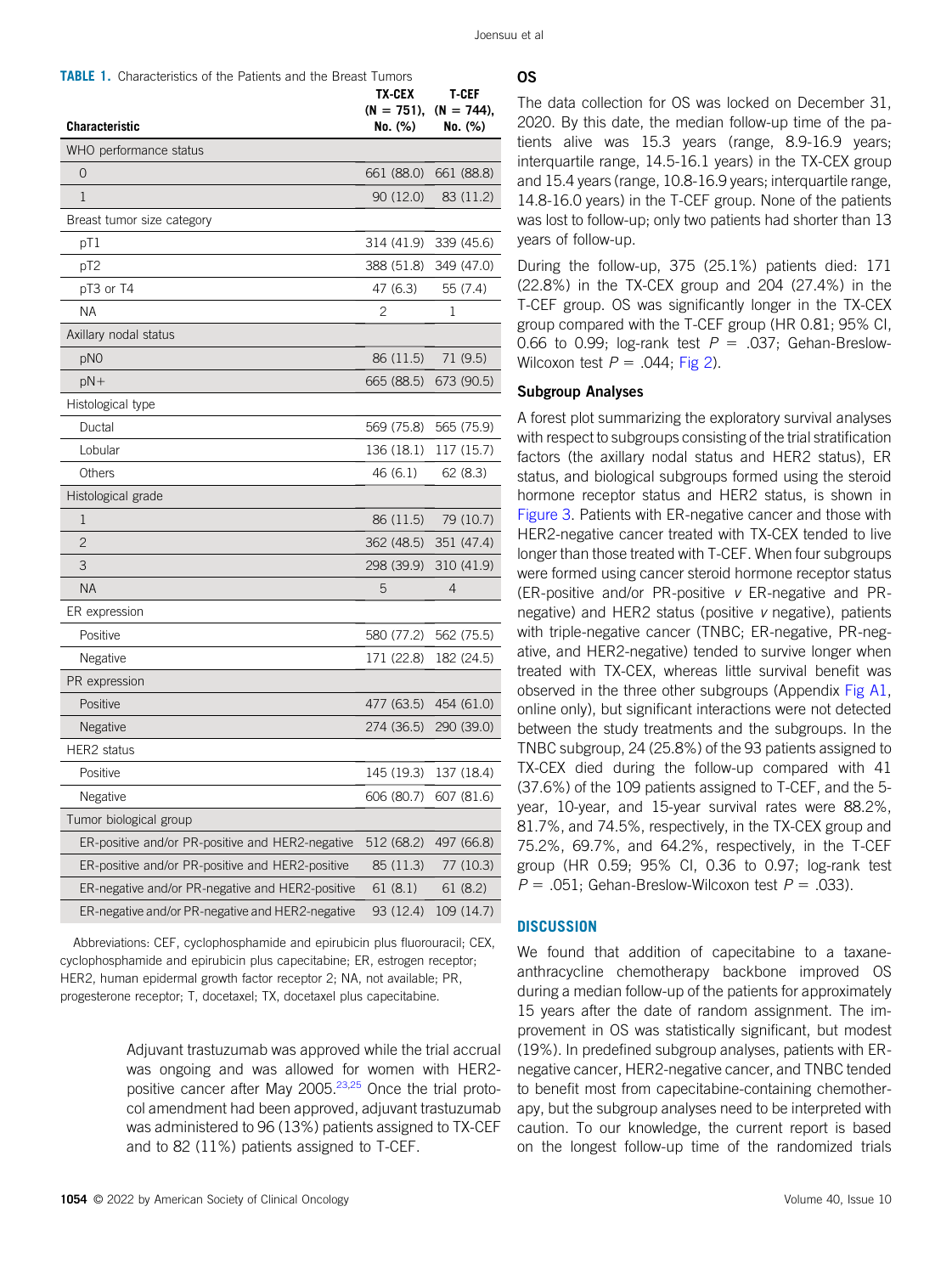

<span id="page-4-0"></span>FIG 2. OS. The 5-year, 10-year, and 15-year survival rates are shown. Patients censored are indicated with a bar. CEF, cyclophosphamide and epirubicin plus fluorouracil; CEX, cyclophosphamide and epirubicin plus capecitabine; HR, hazard ratio; OS, overall survival; T, docetaxel; TX, docetaxel plus capecitabine. Adjuvant capecitabine added to conventional chemotherapy improves survival of patients with early breast cancer.

> evaluating either neoadjuvant or adjuvant capecitabine in patients with breast cancer. $3-17$  $3-17$  Besides FinXX, only one other trial<sup>[15](#page-6-14)</sup> reported a median follow-up time exceeding 10 years.

> The earlier analyses of FinXX on the basis of a median follow-up time of about 5 years<sup>[25](#page-7-4)</sup> and 10 years<sup>[12](#page-6-8)</sup> did not find

integration of capecitabine with standard chemotherapy to prolong OS statistically significantly, although the HRs for OS (0.73 and 0.84, respectively) do not differ markedly from the HR found in the current analysis (0.81). This suggests that the study, powered for RFS, did not have sufficient power for assessing OS in the previous analyses with shorter follow-up times, leading to a premature conclusion that addition of capecitabine does not prolong OS.<sup>12</sup> In agreement with the current FinXX OS analysis, a metaanalysis of trials that evaluated neoadjuvant and adjuvant capecitabine in early breast cancer found adding of capecitabine to other chemotherapy agents to improve OS compared with regimens that did not contain capecitabine with a HR of 0.84 (95% CI, 0.75 to 0.93), but no significant OS benefit was observed in the studies in which a standard agent was replaced with capecitabine.<sup>[18](#page-6-15)</sup> A randomized trial carried out in China that had a similar design as FinXX but accrued only patients with early TNBC found adjuvant TX-CEX to improve significantly disease-free survival compared with T-FEC.<sup>17</sup>

The OS benefit in the FinXX trial was achieved despite a smaller docetaxel dose administered 3 weekly in the TX-CEX group compared with the T-CEF group (60 mg/m<sup>2</sup>  $\nu$ 80 mg/m<sup>2</sup> 3-weekly, respectively). The capecitabine dosing selected was moderate and in the same order of magnitude as was used in other trials evaluating adjuvant or neoadjuvant capecitabine. $3,11,13-17$  $3,11,13-17$  $3,11,13-17$  $3,11,13-17$  $3,11,13-17$  With this dosing, the safety of TX-CEX was considered acceptable.<sup>[23](#page-7-2)[,25](#page-7-4)</sup>

| Subgroup                                             | TX-CEX<br>Deaths/total<br>No. (%) | T-CEF<br>Deaths/total<br>No. (%) |                                 |                                 | HR (95% CI)           | Interaction<br>P |
|------------------------------------------------------|-----------------------------------|----------------------------------|---------------------------------|---------------------------------|-----------------------|------------------|
| All patients                                         | 171/751 (22.8)                    | 204/744 (27.4)                   |                                 |                                 | 0.81 (0.66 to 0.99)   |                  |
| Axillary nodal status                                |                                   |                                  |                                 |                                 |                       | .919             |
| pN 0-3-positive                                      | 93/547 (17.0)                     | 113/537 (21.0)                   |                                 |                                 | 0.79 (0.60 to 1.05)   |                  |
| $pN > 3$ -positive                                   | 78/204 (38.2)                     | 91/207 (44.0)                    |                                 |                                 | $0.81$ (0.60 to 1.10) |                  |
| ER expression                                        |                                   |                                  |                                 |                                 |                       | .285             |
| ER-positive                                          | 128/580 (22.1)                    | 142/562 (25.3)                   |                                 |                                 | 0.86 (0.68 to 1.10)   |                  |
| ER-negative                                          | 43/171 (25.1)                     | 62/182 (34.1)                    |                                 |                                 | 0.67 (0.46 to 0.99)   |                  |
| <b>HER2</b> status                                   |                                   |                                  |                                 |                                 |                       | .772             |
| HER2-positive                                        | 31/145 (21.4)                     | 34/137 (24.8)                    |                                 |                                 | 0.86 (0.53 to 1.40)   |                  |
| HER2-positive                                        | 140/606 (23.1)                    | 170/607 (28.0)                   |                                 |                                 | 0.79 (0.64 to 0.99)   |                  |
| Tumor biological group                               |                                   |                                  |                                 |                                 |                       | .560             |
| ER-positive /PR-positive, HER2-negative              | 116/512 (22.7)                    | 129/497 (26.0)                   |                                 |                                 | 0.86 (0.67 to 1.11)   |                  |
| ER-positive /PR-positive, HER2-positive              | 16/85 (18.8)                      | 19/77 (24.7)                     |                                 |                                 | 0.78 (0.40 to 1.51)   |                  |
| ER-negative /PR-negative, HER2-positive 15/61 (24.6) |                                   | 15/61 (24.6)                     |                                 |                                 | 0.98 (0.48 to 2.00)   |                  |
| ER-negative /PR-negative, HER2-negative 24/93 (25.8) |                                   | 41/109 (37.6)                    |                                 |                                 | 0.59 (0.36 to 0.97)   |                  |
|                                                      |                                   |                                  | $\leftarrow$ TX plus CEX better | T plus CEF better $\rightarrow$ |                       |                  |
|                                                      |                                   | 0.25                             | 0.5                             | $\overline{2}$                  |                       |                  |
|                                                      |                                   |                                  |                                 |                                 |                       |                  |

<span id="page-4-1"></span>FIG 3. Exploratory analyses of OS in subgroups. CEF, cyclophosphamide and epirubicin plus fluorouracil; CEX, cyclophosphamide and epirubicin plus capecitabine; ER, estrogen receptor; HER2, human epidermal growth factor receptor 2; HR, hazard ratio; OS, overall survival; PR, progesterone receptor; T, docetaxel; TX, docetaxel plus capecitabine.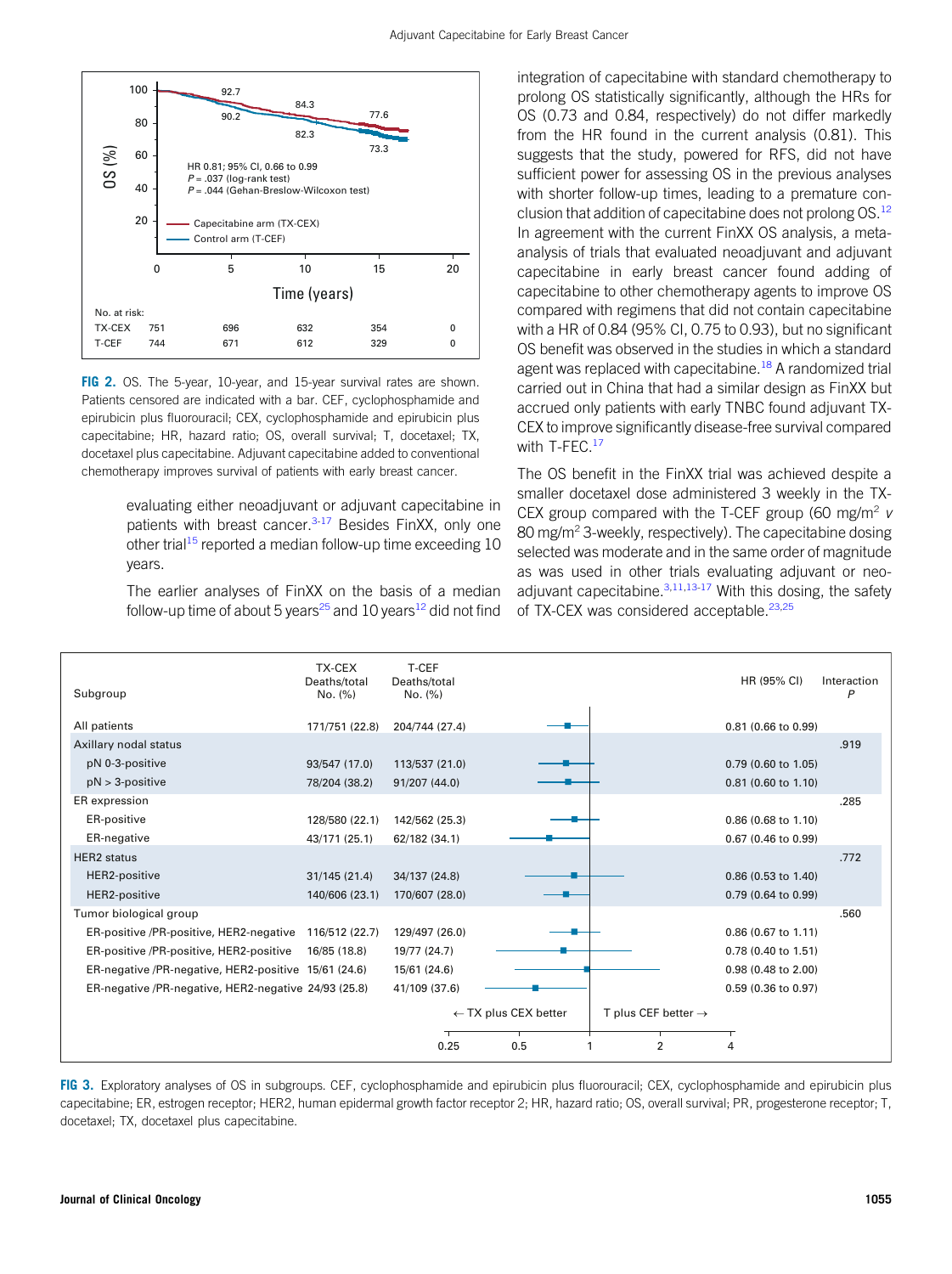Since capecitabine is administered daily, its addition to regimens with the standard agents increases dose-density and may lead to chemotherapy intensification. In a metaanalysis of 26 randomized trials, women with early breast cancer treated with dose-intense chemotherapy regimens had moderately lower all-cause mortality compared with women treated with standard schedule chemotherapy (death rate ratio,  $0.88$ ;  $95\%$  CI,  $0.78$  to  $0.99$ ).<sup>[2](#page-6-1)</sup> Although comparisons between trials need to be done with caution, the 19% reduction in the risk of death observed in the FinXX trial achieved by integration of capecitabine into the taxane-anthracycline regimen might not be inferior to the mortality reduction achieved with chemotherapy intensification by other means.<sup>2</sup> Some data suggest that dose-dense regimens are effective in the treatment of hormone receptor–negative breast cancers, <sup>[28](#page-7-7)[,29](#page-7-8)</sup> and in agreement with these data, the TX-CEX regimen tended to be more effective than T-CEF for ER-negative cancer and TNBC. DNA repair may be defective in TNBC because of DNA repair gene aberrations, $30$  which could sensitize TNBC to capecitabine.

Platinum salts are active in the treatment of the basal type TNBC but were not evaluated in FinXX. Interestingly, a recently reported randomized trial found that administration of adjuvant carboplatin or cisplatin did not improve survival outcomes compared with capecitabine in a patient population with basal subtype TNBC with residual invasive disease after completion of neoadjuvant chemotherapy, and the platinum salts were associated with more severe toxicity.<sup>[31](#page-7-10)</sup> Adjuvant olaparib<sup>[32](#page-7-11)</sup> and neo-adjuvant immunotherapy<sup>[33](#page-7-12)</sup> are effective for some patients with TNBC. Despite these advances, the present results support further evaluation of capecitabine in the adjuvant and neoadjuvant treatment of patients with TNBC.

We chose to add capecitabine to the T-CEF regimen since docetaxel, paclitaxel, and cyclophosphamide increased in a xenograft model the activity of thymidine phosphorylase, an essential enzyme needed for activation of capecitabine to fluorouracil in tumors, <sup>20,[34](#page-7-13)</sup> and administered capecitabine

AFFILIATIONS

<sup>1</sup>Department of Oncology, Helsinki University Hospital and University of Helsinki, Helsinki, Finland

2 Department of Oncology, Tampere University Hospital and Tampere University, Tampere, Finland

3 Department of Oncology, Turku University Hospital, Turku, Finland 4 Department of Oncology and Radiotherapy, Oulu University Hospital, Oulu, Finland

<sup>5</sup>Gävle Hospital, Gävle, Sweden

6 Regional Cancer Centre of Mid-Sweden, Academic Hospital, Uppsala, Sweden

7 Cancer Center, Kuopio University Hospital, Kuopio, Finland

<sup>8</sup>Örebro University Hospital, Örebro, Sweden

<sup>9</sup>Päijät-Häme Central Hospital, Lahti, Finland

<sup>10</sup>Department of Oncology, Gävle Hospital and Visby Hospital, and Uppsala University, Uppsala, Sweden

concomitantly with either docetaxel or cyclophosphamide during each of the six chemotherapy cycles. In a randomized trial that compared adjuvant doxorubicin and cyclophosphamide followed by docetaxel (AC-T) to a regimen where capecitabine (X) was administered with docetaxel (AC-TX), addition of capecitabine did not prolong disease-free survival but improved OS.<sup>[10](#page-6-7)</sup> Sequential adjuvant anthracycline and taxane-based regimens are considered standard options in the current treatment guidelines,<sup>[35,](#page-7-14)[36](#page-7-15)</sup> but several other types of adjuvant che-motherapy regimens are also recommendable.<sup>[36](#page-7-15)</sup> It remains an important research question whether addition of capecitabine to these regimens could lead to improved survival outcomes.

This study has some limitations. The study primary objective (RFS) was not analyzed, as per the study Protocol. The follow-up of the patients was generally limited to the first 10 years after the date of random assignment at the study sites, and therefore, cancer recurrences could not be captured with certainty thereafter. On the other hand, all deaths could be captured with certainty because the death registries have 100% coverage in the participating countries, and since mandated by legislation, each citizen is provided with a unique personal identity code. The exploratory cancer biological subgroups were compiled using the ER, PR, and HER2 status only. Cancer ER negativity and PR negativity were defined using the 10% cutoff value, which was the standard when the patients were accrued, rather than with the 1% cutoff value now recommended. However, relatively few breast cancers have ER or PR expression between 1% and 10%, and such cancers often behave like ER-negative cancers.<sup>[37](#page-7-16)</sup>

In conclusion, addition of capecitabine to a chemotherapy regimen that included docetaxel, cyclophosphamide, and epirubicin improved OS in a patient population with early breast cancer during a median follow-up time of 15 years since the date of random assignment. The results suggest that adjuvant capecitabine-containing chemotherapy could be considered as an option for some patients with early breast cancer.

<sup>11</sup>Central Finland Central Hospital, Jyväskylä, Finland

12EstiMates, Turku, Finland

13Department of Immunology, Genetics and Pathology, Uppsala University Hospital, Uppsala, Sweden

#### CORRESPONDING AUTHOR

Heikki Joensuu, MD, Helsinki University Hospital and University of Helsinki, Haartmaninkatu 4, P.O.B. 180, FIN-00029, Helsinki, Finland; e-mail: [heikki.joensuu@hus.](mailto:heikki.joensuu@hus.fi)fi.

#### **SUPPORT**

Supported by Roche, Sanofi, and AstraZeneca. The study was also supported by the Cancer Society of Finland, Sigrid Juselius Foundation, Jane and Aatos Erkko Foundation, Academy of Finland, and Research Funds of Helsinki University Hospital.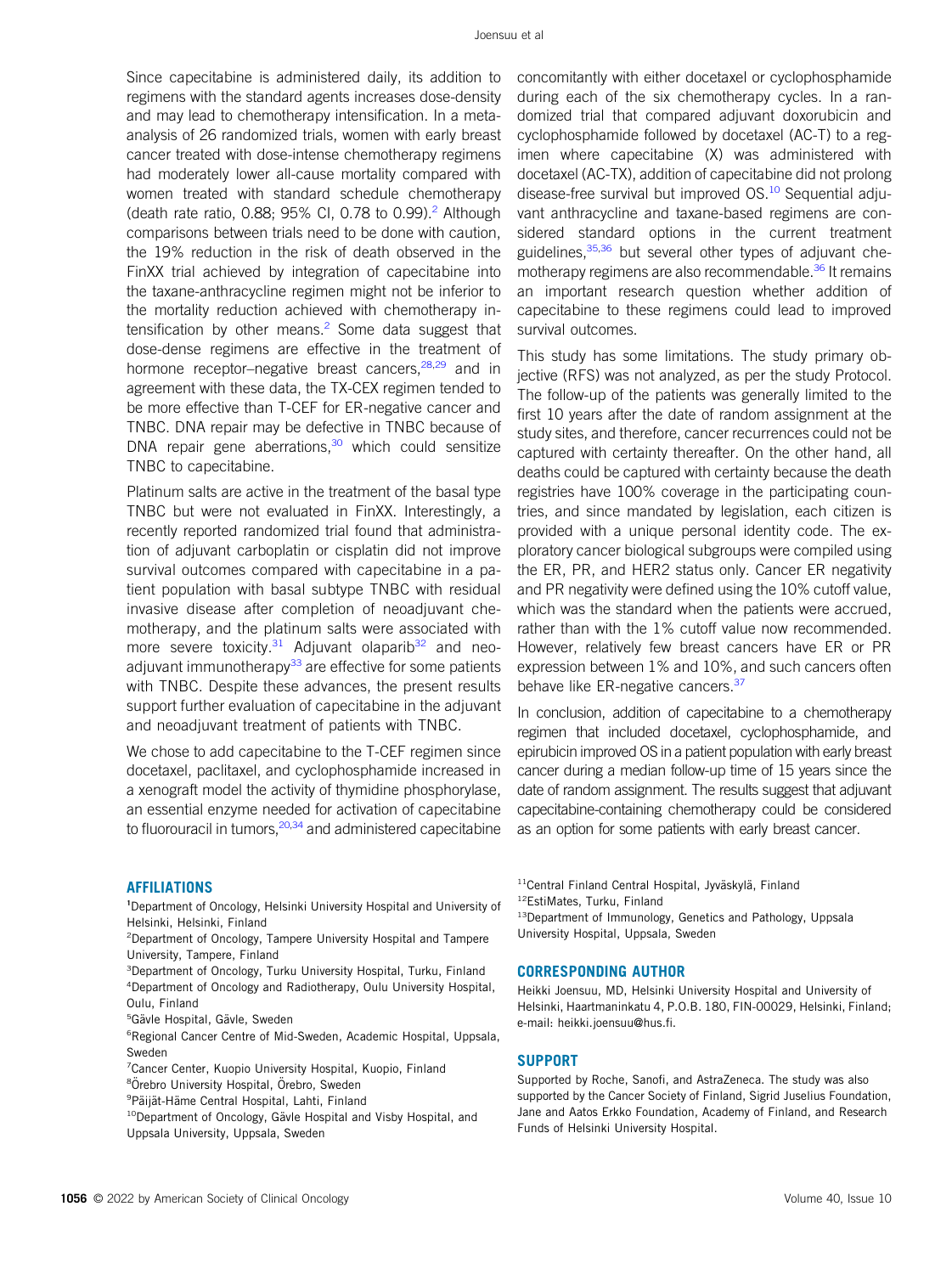#### CLINICAL TRIAL INFORMATION [NCT00114816](https://www.clinicaltrials.gov/ct2/show/NCT00114816)

## AUTHORS' DISCLOSURES OF POTENTIAL CONFLICTS OF INTEREST

Disclosures provided by the authors are available with this article at DOI [https://doi.org/10.1200/JCO.21.02054.](https://ascopubs.org/doi/full/10.1200/JCO.21.02054)

#### DATA SHARING STATEMENT

The study Protocol has been available since the time of primary publications and is available in the Supplement. Individual patient data will not be made available.

#### AUTHOR CONTRIBUTIONS

Conception and design: Heikki Joensuu, Pirkko-Liisa Kellokumpu-Lehtinen, Arja Jukkola, Minna Tanner, Päivi Auvinen, Outi Lahdenperä, Paul Nyandoto, Petri Bono, Henrik Lindman

Financial support: Heikki Joensuu, Henrik Lindman

Administrative support: Heikki Joensuu, Henrik Lindman

Provision of study materials or patients: Heikki Joensuu, Pirkko-Liisa

Kellokumpu-Lehtinen, Riikka Huovinen, Minna Tanner, Johan Ahlgren, Kenneth Villman, Paul Nyandoto, Petri Bono, Henrik Lindman Collection and assembly of data: Pirkko-Liisa Kellokumpu-Lehtinen,

Riikka Huovinen, Arja Jukkola, Minna Tanner, Päivi Auvinen, Outi Lahdenperä, Paul Nyandoto, Greger Nilsson, Paula Poikonen-Saksela, Vesa Kataja, Petri Bono, Henrik Lindman

Data analysis and interpretation: Pirkko-Liisa Kellokumpu-Lehtinen, Arja Jukkola, Minna Tanner, Johan Ahlgren, Päivi Auvinen, Outi Lahdenperä, Kenneth Villman, Paul Nyandoto, Petri Bono, Jouni Junnila, Henrik Lindman

Manuscript writing: All authors

Final approval of manuscript: All authors Accountable for all aspects of the work: All authors

#### ACKNOWLEDGMENT

We thank Ms Raija Husa for her help in the data management, the medical and nursing staff members at the trial sites, the Finnish Breast Cancer Group for support, and the women who participated in the FinXX trial.

#### **REFERENCES**

- <span id="page-6-0"></span>1. Early Breast Cancer Trialists' Collaborative Group (EBCTCG), Peto R, Davies C, et al: Comparisons between different polychemotherapy regimens for early breast cancer: meta-analyses of long-term outcome among 100,000 women in 123 randomised trials. Lancet 379:432-444, 2012
- <span id="page-6-1"></span>2. Early Breast Cancer Trialists' Collaborative Group (EBCTCG): Increasing the dose intensity of chemotherapy by more frequent administration or sequential scheduling: A patient-level meta-analysis of 37 298 women with early breast cancer in 26 randomised trials. Lancet 393:1440-1452, 2019
- <span id="page-6-2"></span>3. von Minckwitz G, Kummel S, Vogel P, et al: Neoadjuvant vinorelbine-capecitabine versus docetaxel-doxorubicin-cyclophosphamide in early nonresponsive breast cancer: Phase III randomized GeparTrio trial. J Natl Cancer Inst 100:542-551, 2008
- <span id="page-6-6"></span>4. von Minckwitz G, Rezai M, Loibl S, et al: Capecitabine in addition to anthracycline- and taxane-based neoadjuvant treatment in patients with primary breast cancer: Phase III GeparQuattro study. J Clin Oncol 28:2015-2023, 2010
- 5. Bear HD, Tang G, Rastogi P, et al: Bevacizumab added to neoadjuvant chemotherapy for breast cancer. N Engl J Med 366:310-320, 2012
- 6. Ohno S, Chow LW, Sato N, et al: Randomized trial of preoperative docetaxel with or without capecitabine after 4 cycles of 5-fluorouracil–epirubicin–cyclophosphamide (FEC) in early-stage breast cancer: Exploratory analyses identify Ki67 as a predictive biomarker for response to neoadjuvant chemotherapy. Breast Cancer Res Treat 142:69-80, 2013
- <span id="page-6-3"></span>7. Steger GG, Greil R, Lang A, et al: Epirubicin and docetaxel with or without capecitabine as neoadjuvant treatment for early breast cancer: Final results of a randomized phase III study (ABCSG-24). Ann Oncol 25:366-371, 2014
- <span id="page-6-4"></span>8. Möbus V, von Minckwitz G, Jackisch C, et al: German adjuvant intergroup node-positive study (GAIN): A phase III trial comparing two dose-dense regimens (iddEPC versus ddEC-PwX) in high-risk early breast cancer patients. Ann Oncol 28:1803-1810, 2017
- <span id="page-6-11"></span>9. Martin M, Ruiz Simon A, Ruiz Borrego M, et al: Epirubicin plus cyclophosphamide followed by docetaxel versus epirubicin plus docetaxel followed by capecitabine as adjuvant therapy for node-positive early breast cancer: Results from the GEICAM/2003-10 study. J Clin Oncol 33:3788-3795, 2015
- <span id="page-6-7"></span>10. O'Shaughnessy J, Koeppen H, Xiao Y, et al: Patients with slowly proliferative early breast cancer have low five-year recurrence rates in a phase III adjuvant trial of capecitabine. Clin Cancer Res 21:4305-4311, 2015
- <span id="page-6-12"></span>11. von Minckwitz G, Conrad B, Reimer T, et al: A randomized phase 2 study comparing EC or CMF versus nab-paclitaxel plus capecitabine as adjuvant chemotherapy for nonfrail elderly patients with moderate to high-risk early breast cancer (ICE II-GBG 52). Cancer 121:3639-3648, 2015
- <span id="page-6-8"></span>12. Joensuu H, Kellokumpu-Lehtinen PL, Huovinen R, et al: Adjuvant capecitabine in combination with docetaxel, epirubicin, and cyclophosphamide for early breast cancer: The randomized clinical FinXX trial. JAMA Oncol 3:793-800, 2017
- <span id="page-6-9"></span>13. Masuda N, Lee SJ, Ohtani S, et al: Adjuvant capecitabine for breast cancer after preoperative chemotherapy. N Engl J Med 376:2147-2159, 2017
- <span id="page-6-13"></span>14. Cameron D, Morden JP, Canney P, et al: Accelerated versus standard epirubicin followed by cyclophosphamide, methotrexate, and fluorouracil or capecitabine as adjuvant therapy for breast cancer in the randomised UK TACT2 trial (CRUK/05/19): A multicentre, phase 3, open-label, randomised, controlled trial. Lancet Oncol 18:929-945, 2017
- <span id="page-6-14"></span>15. Muss HB, Polley MC, Berry DA, et al: Randomized trial of standard adjuvant chemotherapy regimens versus capecitabine in older women with early breast cancer: 10-year update of the CALGB 49907 trial. J Clin Oncol 37:2338-2348, 2019
- <span id="page-6-10"></span>16. Lluch A, Barrios CH, Torrecillas L, et al: Phase III trial of adjuvant capecitabine after standard neo-/adjuvant chemotherapy in patients with early triple-negative breast cancer (GEICAM/200311\_CIBOMA/2004-01). J Clin Oncol 38:203-213, 2020
- <span id="page-6-5"></span>17. Li J, Yu K, Pang D, et al: Adjuvant capecitabine with docetaxel and cyclophosphamide plus epirubicin for triple-negative breast cancer (CBCSG010): An openlabel, randomized, multicenter, phase III trial. J Clin Oncol 38:1774-1784, 2020
- <span id="page-6-15"></span>18. van Mackelenberg M, Seither F, Möbus V, et al: Effects of capecitabine as part of neo-/adjuvant chemotherapy. A meta-analysis of individual patient data from 12 randomized trials including 15,457 patients. Cancer Res 80, 2020 (suppl 4; abstr GS1-07)
- <span id="page-6-16"></span>19. Fujimoto-Ouchi K, Tanaka Y, Tominaga T: Schedule dependency of antitumor activity in combination therapy with capecitabine/5'-deoxy-5-fluorouridine and docetaxel in breast cancer models. Clin Cancer Res 7:1079-1086, 2001
- <span id="page-6-17"></span>20. Endo M, Shinbori N, Fukase Y, et al: Induction of thymidine phosphorylase expression and enhancement of efficacy of capecitabine or 5'-deoxy-5-fluorouridine by cyclophosphamide in mammary tumor models. Int J Cancer 83:127-134, 1999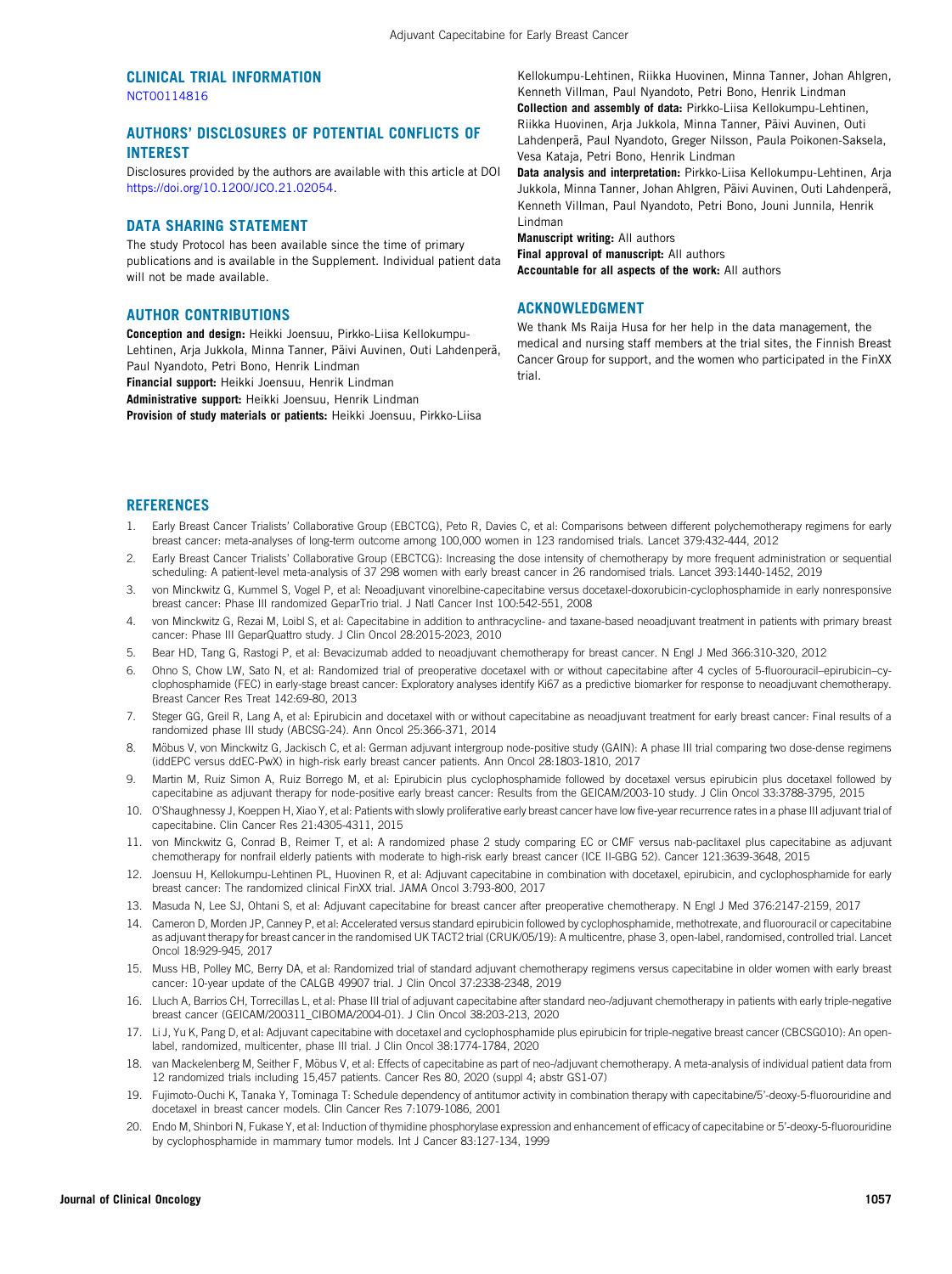#### Joensuu et al

- <span id="page-7-0"></span>21. Myers RE, Johnston M, Pritchard K, et al: Baseline staging tests in primary breast cancer: A practice guideline. CMAJ 164:1439-1444, 2001
- <span id="page-7-1"></span>22. Ravaioli A, Pasini G, Polselli A, et al: Staging of breast cancer: New recommended standard procedure. Breast Cancer Res Treat 72:53-60, 2002
- <span id="page-7-2"></span>23. Joensuu H, Kellokumpu-Lehtinen PL, Huovinen R, et al: Adjuvant capecitabine in combination with docetaxel and cyclophosphamide plus epirubicin for breast cancer: An open-label, randomised controlled trial. Lancet Oncol 10:1145-1151, 2009
- <span id="page-7-3"></span>24. National Cancer Institute Cancer Therapy Evaluation Program: Common Terminology for Adverse Events v3.0. [http://ctep.cancer.gov](http://ctep.cancer.gov/)
- <span id="page-7-4"></span>25. Joensuu H, Kellokumpu-Lehtinen PL, Huovinen R, et al: Adjuvant capecitabine, docetaxel, cyclophosphamide, and epirubicin for early breast cancer: Final analysis of the randomized FinXX trial. J Clin Oncol 30:11-18, 2012
- <span id="page-7-5"></span>26. Statistics Finland. https://www.stat.fi[/index\\_en.htmlor](https://www.stat.fi/index_en.htmlor).
- <span id="page-7-6"></span>27. Swedish Population Register. <https://www.norden.org/en/info-norden/registration-swedish-population-register>
- <span id="page-7-7"></span>28. Petrelli F, Cabiddu M, Coinu A, et al: Adjuvant dose-dense chemotherapy in breast cancer: A systematic review and meta-analysis of randomized trials. Breast Cancer Res Treat 151:251-259, 2015
- <span id="page-7-8"></span>29. Bonilla L, Ben-Aharon I, Vidal L, et al: Dose-dense chemotherapy in nonmetastatic breast cancer: A systematic review and meta-analysis of randomized controlled trials. J Natl Cancer Inst 102:1845-1854, 2010
- <span id="page-7-9"></span>30. Cancer Genome Atlas Network: Comprehensive molecular portraits of human breast tumours. Nature 490:61-70, 2012
- <span id="page-7-10"></span>31. Mayer IA, Zhao F, Arteaga CL, et al: Randomized phase III postoperative trial of platinum-based chemotherapy versus capecitabine in patients with residual triple-negative breast cancer following neoadjuvant chemotherapy: ECOG-ACRIN EA1131 J Clin Oncol 39:2539-2551, 2021
- <span id="page-7-11"></span>32. Tutt ANJ, Garber JE, Kaufman B, et al: Adjuvant olaparib for patients with BRCA1- or BRCA2-mutated breast cancer. N Engl J Med 384:2394-2405, 2021
- <span id="page-7-12"></span>33. He Q, Peng Y, Sun J, et al: Platinum-based chemotherapy and immunotherapy in early triple-negative breast cancer: A meta-analysis and indirect treatment comparison. Front Oncol 11:693542, 2021
- <span id="page-7-13"></span>34. Sawada N, Ishikawa T, Fukase Y, et al: Induction of thymidine phosphorylase activity and enhancement of capecitabine efficacy by taxol/taxotere in human cancer xenografts. Clin Cancer Res 4:1013-1019, 1998
- <span id="page-7-14"></span>35. Denduluri N, Chavez-MacGregor M, Telli ML, et al: Selection of optimal adjuvant chemotherapy and targeted therapy for early breast cancer: ASCO clinical practice guideline focused update. J Clin Oncol 36:2433-2443, 2018
- <span id="page-7-15"></span>36. Cardoso F, Kyriakides S, Ohno S, et al: Early breast cancer: ESMO clinical practice guidelines for diagnosis, treatment and follow-up. Ann Oncol 30:1674, 2019
- <span id="page-7-16"></span>37. Prabhu JS, Korlimarla A, Desai K, et al: A majority of low (1-10%) ER positive breast cancers behave like hormone receptor negative tumors. J Cancer 5: 156-165, 2014

n-a-a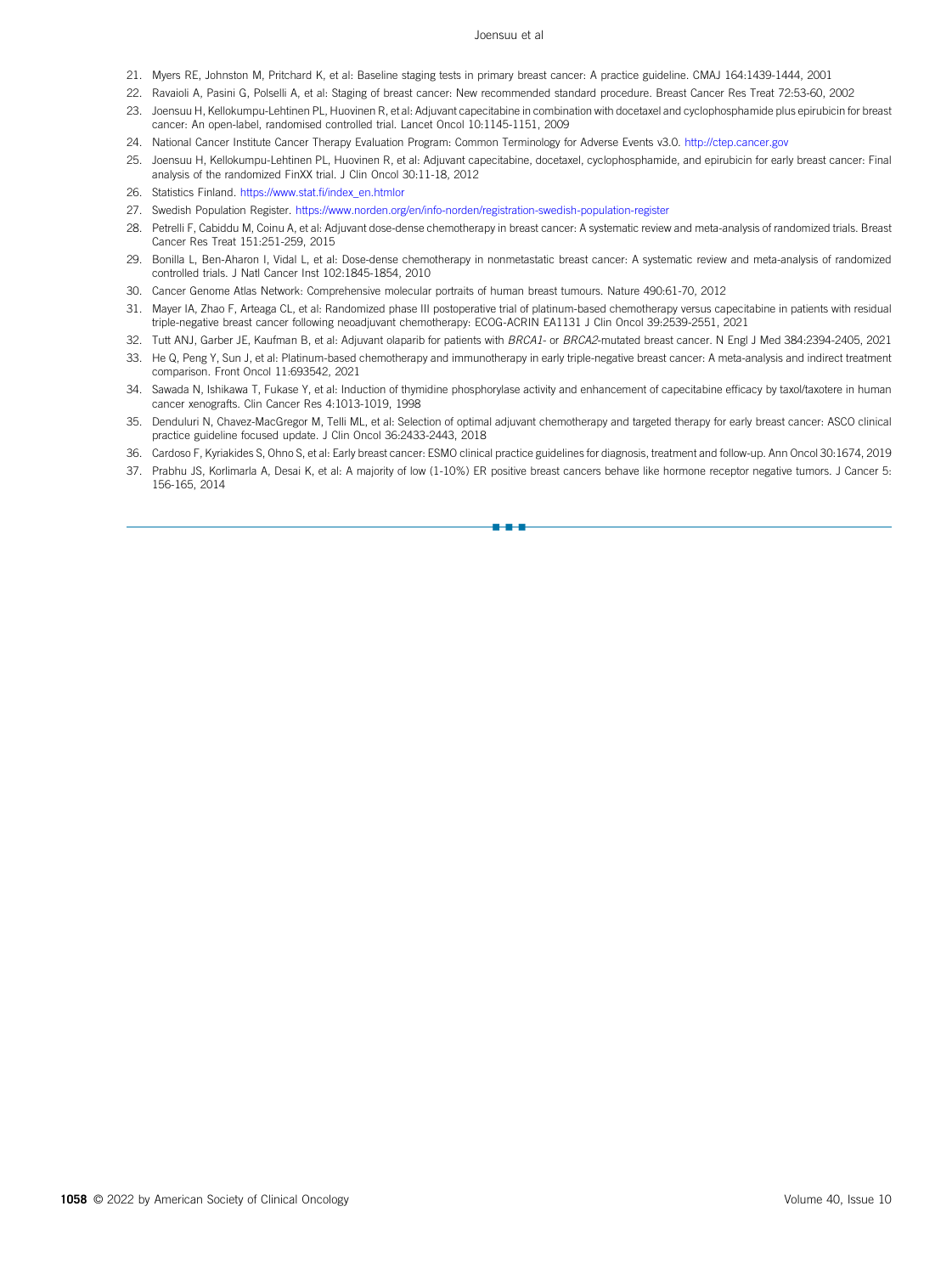#### AUTHORS' DISCLOSURES OF POTENTIAL CONFLICTS OF INTEREST

#### Adjuvant Capecitabine for Early Breast Cancer: 15-Year Overall Survival Results From a Randomized Trial

The following represents disclosure information provided by authors of this manuscript. All relationships are considered compensated unless otherwise noted. Relationships are self-held unless noted. I = Immediate Family Member, Inst = My Institution. Relationships may not relate to the subject matter of this manuscript. For more information about ASCO's conflict of interest policy, please refer to [www.asco.org/rwc](http://www.asco.org/rwc) or [ascopubs.org/jco/authors/author-center](http://ascopubs.org/jco/authors/author-center).

Open Payments is a public database containing information reported by companies about payments made to US-licensed physicians [\(Open Payments](https://openpaymentsdata.cms.gov/)).

#### Heikki Joensuu Employment: Orion Corporation Stock and Other Ownership Interests: Orion Corporation, Sartar Therapies Honoraria: Neutron Therpeutics, Deciphera Consulting or Advisory Role: Neutron Therapeutics, Orion Patents, Royalties, Other Intellectual Property: Sartar Therapeutics

Riikka Huovinen

Honoraria: Roche Consulting or Advisory Role: Roche, Lilly, Novartis, Pfizer, Gilead

#### Minna Tanner

Consulting or Advisory Role: Roche, Pfizer, Novartis, Lilly, AstraZeneca, Pierre Fabre

Speakers' Bureau: Novartis, Roche, AstraZeneca, Pfizer, Lilly Expert Testimony: SOBI, Pfizer, Amgen, Novartis, Pierre Fabre

#### Greger Nilsson

Honoraria: AstraZeneca, Bristol Myers Squibb Consulting or Advisory Role: Merck, Pierre Fabre

#### Vesa Kataja Employment: Kaiku Health Leadership: Kaiku Health

#### Petri Bono

Employment: Terveystalo Leadership: Terveystalo Stock and Other Ownership Interests: TILT Biotherapeutics, Faron Pharmaceuticals, Terveystalo Consulting or Advisory Role: MSD Oncology, Ipsen, Faron Pharmaceuticals, Oncorena, TILT Biotherapeutics, EUSA pharma, Herantis Pharma

#### Henrik Lindman

Honoraria: Lilly, Novartis, AstraZeneca, Daiichi Sankyo Consulting or Advisory Role: Lilly, Oasmia Pharmaceutical AB, MSD Oncology, Daiichi Sankyo, Novartis, Pierre Fabre, Seattle Genetics, BioNTech Research Funding: Roche (Inst)

No other potential conflicts of interest were reported.